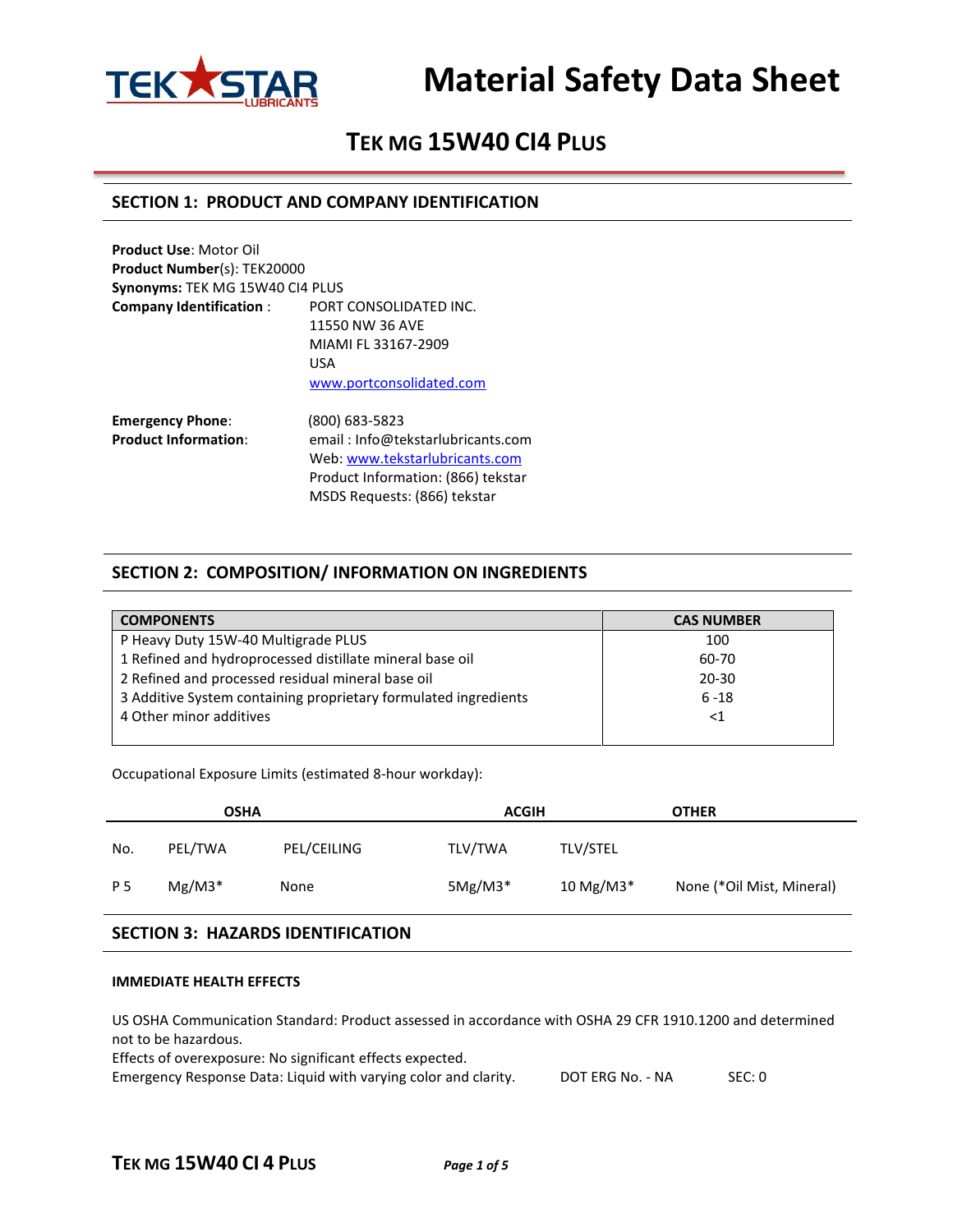

## **TEK MG 15W40 CI4 PLUS**

#### **SECTION 4: FIRST AID MEASURES**

**Eye:** Flush with water for 15 minutes while holding eyelids open. If irritation persists, get medical attention. **Skin:** Remove contaminated clothing and wipe excess off. Wash with soap and water or a waterless hand cleaner followed by soap and water. If irritation occurs, get medical attention.

**Ingestion:** Do not induce vomiting. In general no treatment is necessary unless large quantities of product are ingested. However, get medical attention.

**Inhalation:** If overcome by vapor remove victim to fresh air; administer oxygen if breathing is difficult. Get medical attention.

**Note to Physicians:** Treat symptomatically.

#### **SECTION 5: FIRE FIGHTING MEASURES**

#### **Extinguishing Media:**

Use water fog, foam, dry chemical or CO2. Do not use a direct stream of water. Product will float and be reignited on surface of water.

#### **Special Fire Fighting Procedures and Precautions:**

Material will not burn unless preheated. Do not enter confined fire-space without full bunker gear (Helmet with face shield, bunker coats, gloves and rubber boots), including a positive-pressure NIOSH-Approved self-contained breathing apparatus. Cool fire exposed containers with water.

#### **SECTION 6: ACCIDENTAL RELEASE MEASURES**

**Spill Management:** May burn although not readily ignitable. Use cautious judgment when cleaning up large spills. \*\*\*Large Spills\*\*\* Wear respirator and protective clothing as appropriate. Shut off source of leak. If safe to do so, dike and contain. Remove with vacuum trucks or pump to storage salvage vessels. Soak up residue with an absorbent such as clay, sand, or other suitable materials; dispose of properly. Flush area with water to remove trace residue.

\*\*\*Small Spills\*\*\* Take up with an absorbent material and dispose of properly.

**Reporting:** Report spills to local authorities as appropriate or required.

### *SECTION 7: HANDLING AND STORAGE*

**Handling:** The health effects noted below are consistent with requirements under the OSHA Hazard Communication Standard (29 CFR 1910.1200).

Eye Contact: Lubricating oils are general considered no more than minimally irritating to the eyes. Skin Contact: Lubricating oils are generally considered no more than mildly irritating to the skin. Prolonged and repeated contact may result in various skin disorders such as Dermatitis, Folliculitis or Oil Acne. Inhalation: Inhalation of vapor (generated at high temperatures only) or oil mist from this product may result in mild irritation of the upper respiratory tract.

Ingestion: Lubricating oils are generally considered no more than slightly toxic if swallowed. Signed and symptoms: Irritation as noted above.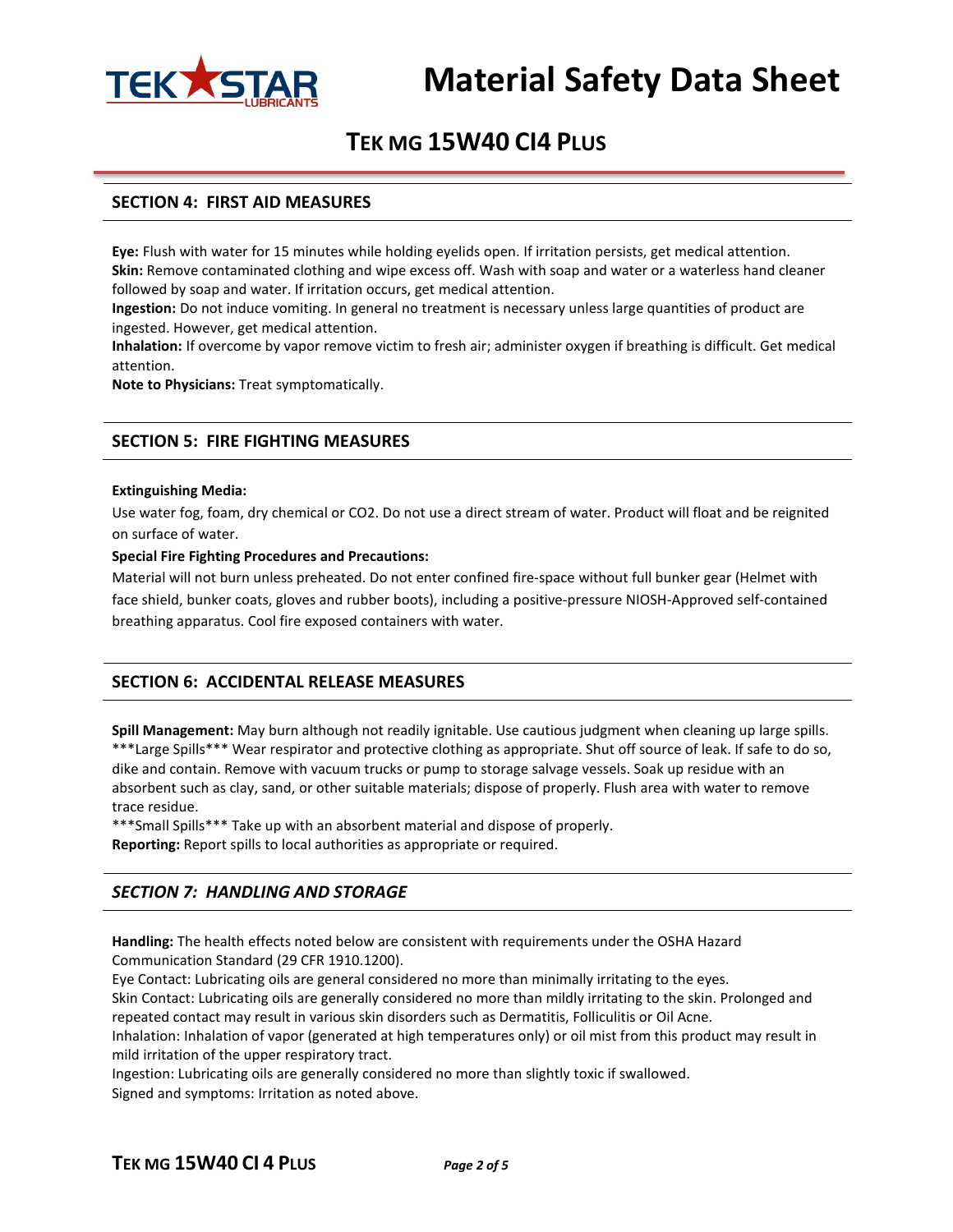

# **TEK MG 15W40 CI4 PLUS**

Aggravated Medical Conditions: Preexisting skin and respiratory disorders may be aggravated by exposure to this product.

The International Agency For Cancer Research has determined there is sufficient evidence for the carcinogenicity in experimental animals exposed by contact to used motor (crankcase) oil. Handling procedures and safety precautions in the MSDS should be followed to minimize exposure to the product as used lubricating oil in gasoline or diesel fueled internal combustion engines.

**Storage:** Keep container tightly closed. Store in a cool, dry, well-ventilated area. Store only in approved containers.

## **SECTION 8: EXPOSURE CONTROLS/PERSONAL PROTECTION**

Minimize skin contact. Wash with soap and water before eating, drinking, smoking or using toilet facilities. Launder contaminated clothing before reuse,properly dispose of contaminated leather articles, including shoes that cannot be decontaminated. Store in a cool, dry place with adequate ventilation. Keep away from open flames and high temperatures.

Respiratory Protection: If exposure may or does exceed occupational exposure limits (SECTION 2) use a NIOSH-Approved respirator to prevent overexposure. In accord with 29 CFR 1910.134 use either an atmosphere-supplying respirator or an air-purifying respirator for organic vapors and particulate.

Protective clothing:Wear chemical resistant gloves and other protective clothing as required to minimize skin contact. Wear safety goggles to avoid eye contact. Test datafrom published literature and/or glove and clothing manufacturers indicate the best protection is provided by nitrile gloves.

## **SECTION 9: PHYSICAL AND CHEMICAL PROPERTIES**

**Attention: the data below are typical values and do not constitute a specification.**

Boiling Point: Not Available Gravity, (H2O=10.0) API @ 60° F: 28.0 Vapor Pressure: Not Available Melt Point: -25° F Pour Pt. Evaporation Rate: N.A. Percent Volatile by Volume: Negligible Vapor Density: (Air=1.0) >1.0 Viscosity@100°C, cSt.: 14 Solubility In Water: Negligible Appearance: Clear-Brown Yellow Odor: Mild hydrocarbon Viscosity@ 40°C, cSt.: 105 Flash Pt., COC: 430°F

## **SECTION 10: STABILITY AND REACTIVITY**

**Stability:** Stable Hazardous Polymerization: Will Not Occur Conditions and Materials to Avoid: Avoid heat, open flames and oxidizing materials.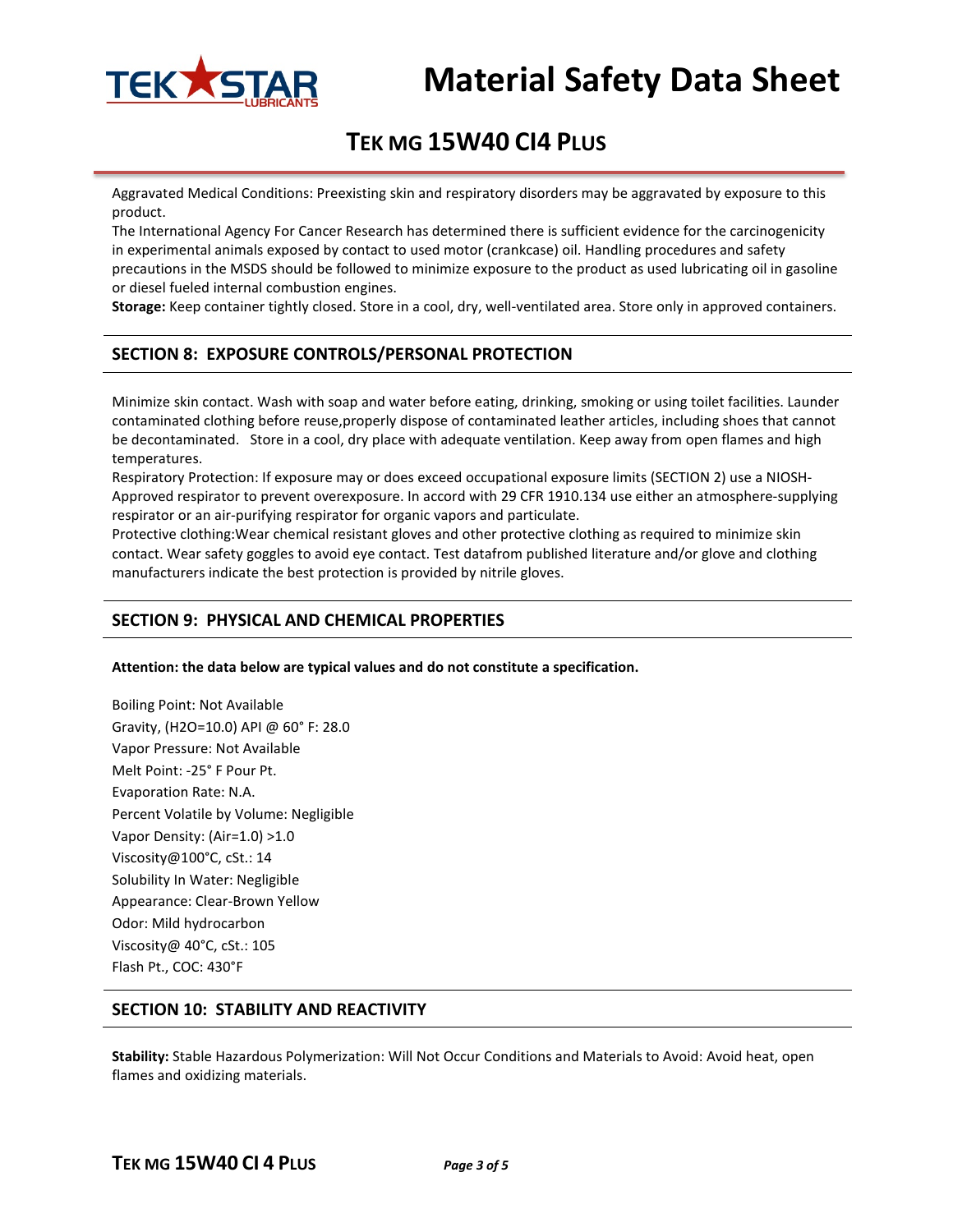

# **TEK MG 15W40 CI4 PLUS**

**Hazardous Decomposition Products:** Thermal decomposition products are highly dependent on the combustion conditions. A complex mixture of airborne solid, liquid, particulate and gases will evolve when this material undergoes pyrolysis or combustion. Carbon monoxide and other unidentified organic compounds may be formed upon combustion.

### **SECTION 11: TOXICOLOGICAL INFORMATION**

| Dermal LD50                     | >5.0 g/kg (Rabbit) | OSHA - Non Toxic | Based on similar material(s) |          |         |
|---------------------------------|--------------------|------------------|------------------------------|----------|---------|
| Oral LD50                       | >5.0 g/kg (Rat)    | OSHA - Non Toxic | Based on similar material(s) |          |         |
| Carcinogenicity Classification: |                    | NTP=No           | IARC=Not Reviewed            | ACGIH=No | OSHA=No |

### **SECTION 12: ECOLOGICAL INFORMATION**

This product is classified as an oil under section 311 of the Clean Water Act. Spills entering (A) surface waters of (B) any water courses or sewers entering/leading to surface waters that cause sheen must be reported to the nearest local Environmental Protection Agency Office.

### **SECTION 13: DISPOSAL CONSIDERATIONS**

Product is suitable for burning in an enclosed, controlled burner for fuel value or disposal by supervised incineration. Proper characterization is recommended. The product is suitable for processing by an approved recycling facility or can be disposed of at an appropriate government waste disposal facility. Compliance with all appropriate Federal, State, and Local regulations should be satisfied at time of disposal.

#### **SECTION 14: TRANSPORT INFORMATION**

TDG Classification not regulated. Special provisions for transport: Not Applicable. DOT Identification Number: Not Regulated.

## **SECTION 15: REGULATORY INFORMATION**

**U.S. TSCA INVENTORY:** All components of this product are on the US TSCA Inventory.

**Other TSCA Regulations:** None Known

**SARA SECTIONS 301- 304:** This product does not contain greater than 1.0% of any chemical substance on the SARA Extremely Hazardous Substances List.

**SARA SECTION 311/312(Hazard):** This product does not contain any chemical substance on SARA Hazard, Delayed Health Hazard List.

**SARA SECTION 313:** This product does not contain greater than 1.0% (greater than 0.1% for carcinogenic substance) of any chemical (Toxic Chemicals) substances listed under SARA Section 313. **CERCLA HAZARDOUS SUBSTANCES:** None Known